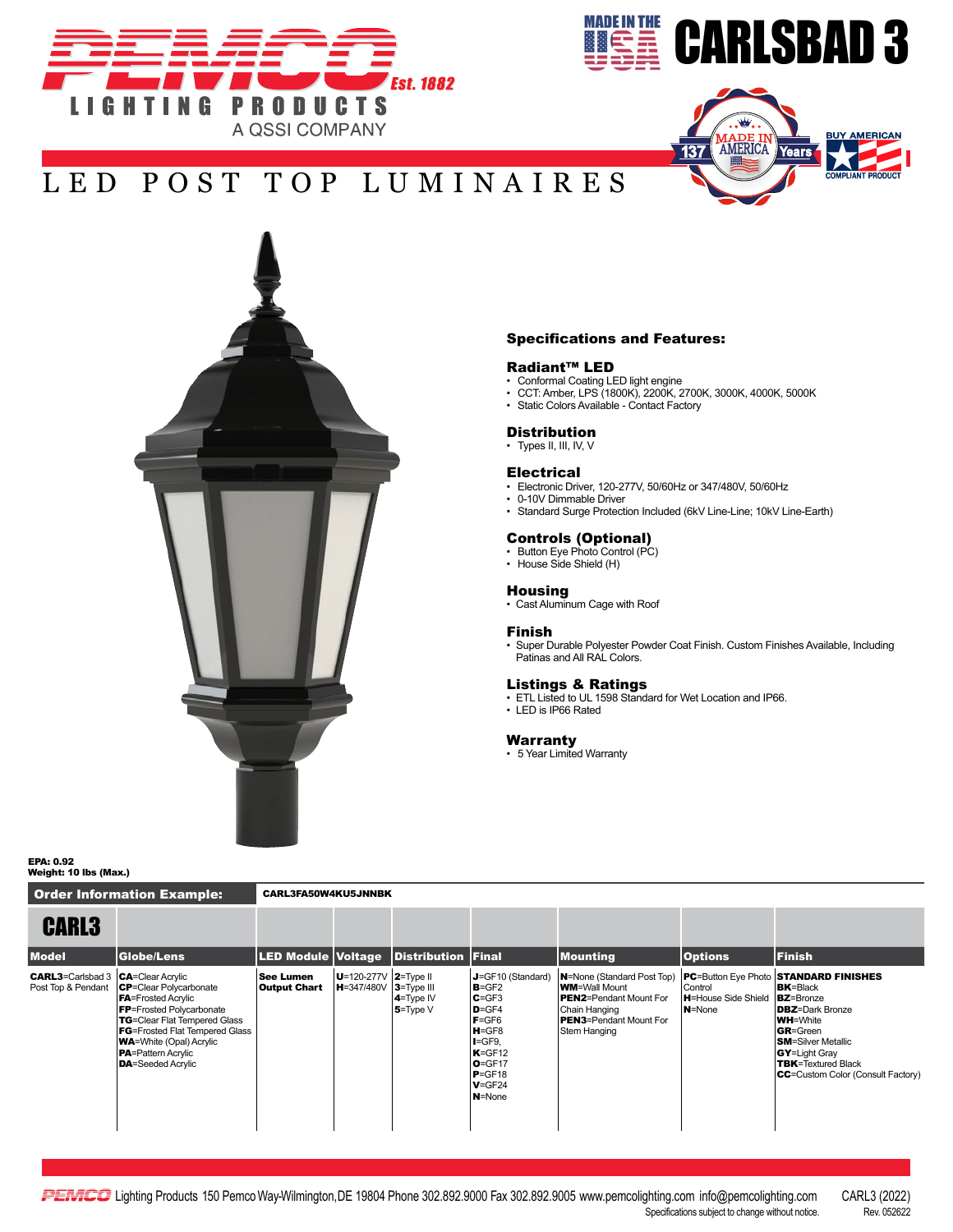





Photometric Data





## 6" Radiant™ 8" Radiant™

## RADIANT™ **LED LIGHT ENGINE SPECIFICATIONS:**

| <b>Lumen Output for Carlsbad 3</b> |                   |                    |        |        |        |        |  |  |  |  |  |
|------------------------------------|-------------------|--------------------|--------|--------|--------|--------|--|--|--|--|--|
| <b>CCT</b>                         | <b>LED Module</b> | <b>Input Watts</b> | Type 2 | Type 3 | Type 4 | Type 5 |  |  |  |  |  |
| <b>5K</b>                          | <b>10W5K</b>      | 10                 | 1217   | 1186   | 1204   | 1190   |  |  |  |  |  |
|                                    | <b>15W5K</b>      | 15                 | 1826   | 1780   | 1806   | 1785   |  |  |  |  |  |
|                                    | <b>20W5K</b>      | 20                 | 2434   | 2373   | 2408   | 2380   |  |  |  |  |  |
|                                    | 30W5K             | 30                 | 3651   | 3559   | 3612   | 3570   |  |  |  |  |  |
|                                    | 40W5K             | 40                 | 4869   | 4746   | 4817   | 4760   |  |  |  |  |  |
|                                    | 50W5K             | 50                 | 6086   | 5932   | 6021   | 5950   |  |  |  |  |  |
|                                    | 60W5K             | 60                 | 7303   | 7119   | 7225   | 7140   |  |  |  |  |  |
| 4K                                 | <b>10W4K</b>      | 10                 | 1175   | 1145   | 1162   | 1148   |  |  |  |  |  |
|                                    | <b>15W4K</b>      | 15                 | 1762   | 1717   | 1743   | 1723   |  |  |  |  |  |
|                                    | <b>20W4K</b>      | 20                 | 2349   | 2290   | 2324   | 2297   |  |  |  |  |  |
|                                    | 30W4K             | 30                 | 3524   | 3435   | 3486   | 3445   |  |  |  |  |  |
|                                    | 40W4K             | 40                 | 4698   | 4580   | 4648   | 4593   |  |  |  |  |  |
|                                    | 50W4K             | 50                 | 5873   | 5725   | 5810   | 5742   |  |  |  |  |  |
|                                    | 60W4K             | 60                 | 7047   | 6869   | 6972   | 6890   |  |  |  |  |  |
| 3K                                 | <b>10W3K</b>      | 10                 | 1132   | 1103   | 1120   | 1107   |  |  |  |  |  |
|                                    | <b>15W3K</b>      | 15                 | 1698   | 1655   | 1680   | 1660   |  |  |  |  |  |
|                                    | <b>20W3K</b>      | 20                 | 2264   | 2207   | 2240   | 2213   |  |  |  |  |  |
|                                    | 30W3K             | 30                 | 3396   | 3310   | 3360   | 3320   |  |  |  |  |  |
|                                    | <b>40W3K</b>      | 40                 | 4528   | 4414   | 4479   | 4427   |  |  |  |  |  |
|                                    | 50W3K             | 50                 | 5660   | 5517   | 5599   | 5533   |  |  |  |  |  |
|                                    | <b>60W3K</b>      | 60                 | 6792   | 6620   | 6719   | 6640   |  |  |  |  |  |
| <b>27K</b>                         | <b>10W27K</b>     | 10                 | 1098   | 1070   | 1086   | 1073   |  |  |  |  |  |
|                                    | <b>15W27K</b>     | 15                 | 1647   | 1605   | 1629   | 1610   |  |  |  |  |  |
|                                    | 20W27K            | 20                 | 2196   | 2141   | 2172   | 2147   |  |  |  |  |  |
|                                    | 30W27K            | 30                 | 3294   | 3211   | 3259   | 3220   |  |  |  |  |  |
|                                    | 40W27K            | 40                 | 4392   | 4281   | 4345   | 4294   |  |  |  |  |  |
|                                    | 50W27K            | 50                 | 5490   | 5351   | 5431   | 5367   |  |  |  |  |  |
|                                    | 60W27K            | 60                 | 6588   | 6422   | 6517   | 6441   |  |  |  |  |  |

Contact factory for Amber, LPS or 2200K Lumen Output. **This chart indicates INITIAL LUMENS. Various factors will affect lumen output.**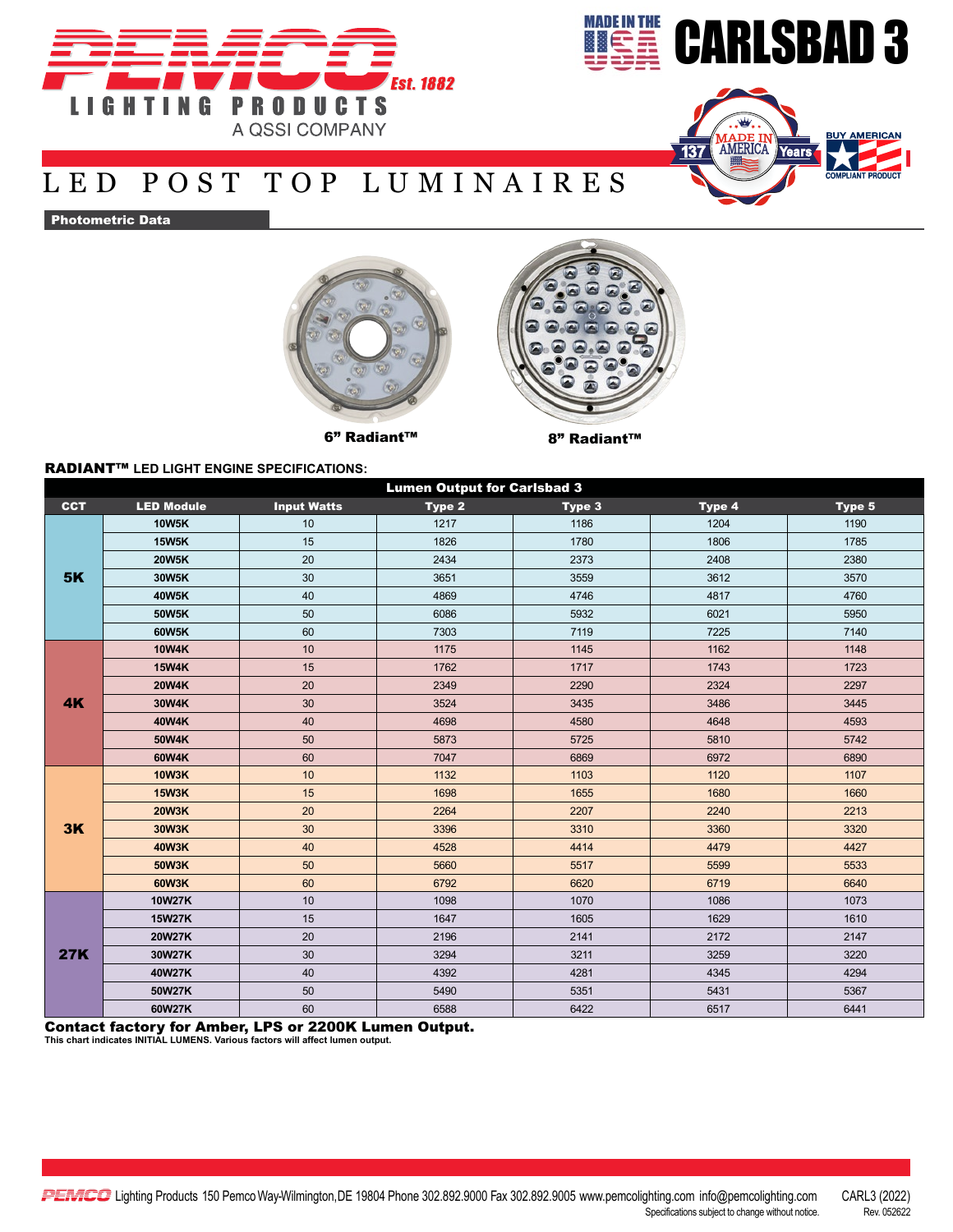





Mounting Options



**Dimensions**